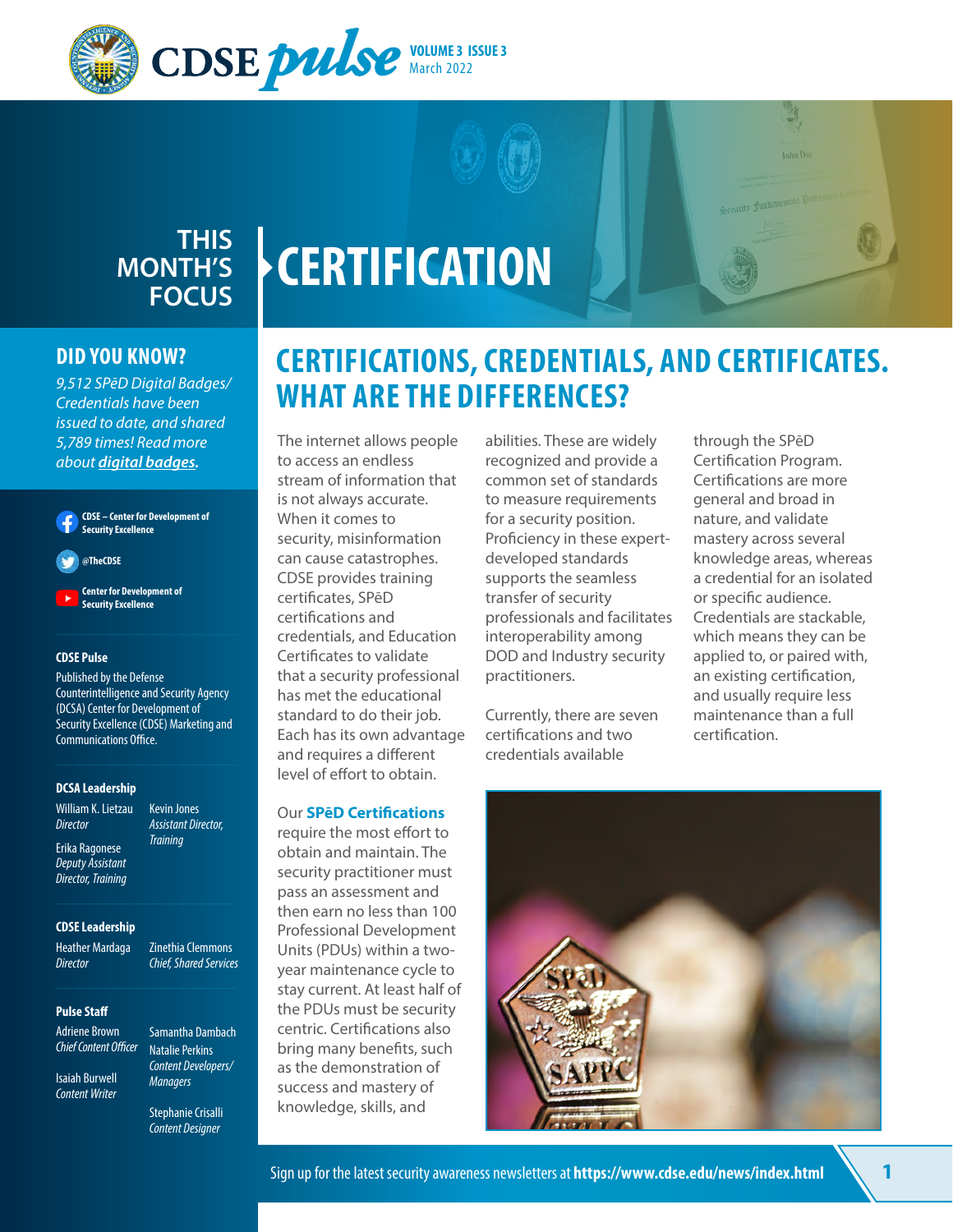

## **CERTIFICATIONS, CREDENTIALS, AND CERTIFICATES. WHAT ARE THE DIFFERENCES? (CONT'D)**

| <b>CORE CERTIFICATIONS:</b>                                                              | <b>SPECIALTY CERTIFICATIONS:</b>                                       | <b>CREDENTIALS:</b>                                                    |
|------------------------------------------------------------------------------------------|------------------------------------------------------------------------|------------------------------------------------------------------------|
| <b>Security Fundamentals</b><br><b>Professional Certification</b><br>(SFPC)              | <b>Industrial Security</b><br><b>Oversight Certification</b><br>(ISOC) | Due Process Adjudicator<br><b>Professional Credential</b><br>(DPAPC)   |
| <b>Security Asset Protection</b><br>SPēD<br><b>Professional Certification</b><br>(SAPPC) | <b>Physical Security</b><br>Certification (PSC)                        | Antiterrorism Credential<br>(ATC)                                      |
| <b>Security Program</b><br><b>Integration Professional</b><br>Certification (SPIPC)      | <b>Special Program Security</b><br>Certification (SPSC)                |                                                                        |
|                                                                                          | Adiudicator Professional                                               | <b>Accredited by National</b><br>Commission for<br>Certifying Agencies |

Certification (APC)

A certificate, on the other hand, is a one-time proof of completion for a CDSE course or program that has no maintenance requirements. CDSE offers two types of certificates - one for our Training Program and another for our Education Program. **[Training certificates](https://www.cdse.edu/Training/)** prove that a student completed a course or curricula focused on the practical, need-toknow aspects of security. These certificates become available for download at the end of each individual course.

## **[Education certificates](https://www.cdse.edu/Education/)**

recognize students for successfully completing an advanced program of study. Each certificate program consists of **[four,](https://www.cdse.edu/Education/Courses/)  [16-week-long courses](https://www.cdse.edu/Education/Courses/)** in one of five concentrations. These certificates are offered to U.S. Government civilian employees and U.S. military service members.

• Risk Management

Security Leadership

• Security Management

**EDUCATION CERTIFICATE CONCENTRATIONS:**

CDSE's certifications, credentials, and certificates may have different functions but they all help further the professionalization of security personnel throughout the DOD, industry, and even across the Federal Government.

Security (Generalist)

• Systems and Operations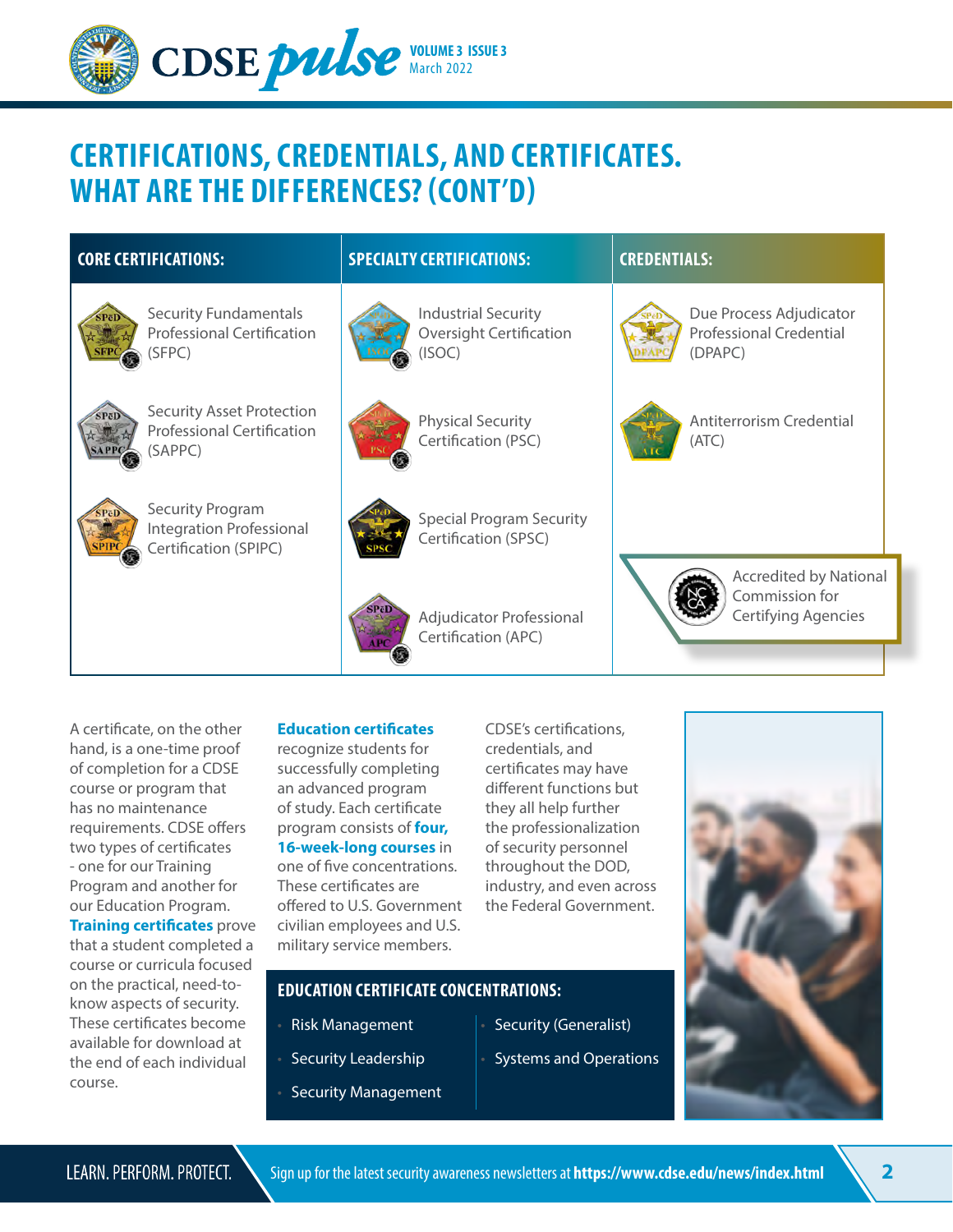

In January, CDSE hosted a live webinar with SPēD Program Management Office experts to discuss certifications and credentials available through the agency. This session included a general overview of available certifications, target audience identification, the process to obtain and maintain certifications, and a Q&A. View the recordings and learn more about the Certification Program **[here](https://www.cdse.edu/Training/Webinars-and-Conferences/Webinar-Archive/SP%C4%93D-Certification-Program-Overview/)**.

## **MAINTAINING A CERTIFICATION**



You've passed your SPēD certification assessment. Now what? To maintain an active and up-to-date SPēD certification, you must earn no less than 100 Professional Development Units (PDUs), 50 of which must be

security related, within your two-year maintenance cycle. You will use the **[My SPēD Certification](https://i7lp.integral7.com/durango/do/login?ownername=dss)** platform to record You will use the My SPeD Certification platform to record  $\sim$  UPCOMING GETTING



## **SPēD OVERVIEW WEBINAR PREPARING FOR A CERTIFICATION**

Interested in taking a certification assessment but don't know where to begin? We have you covered! CDSE provides many tools to help you prepare for each individual certification assessment. First, start

| 960<br><b>CERTIFICATION</b> | <b>Program Overview</b>                                                                                                                                                                                                                          |              | Security Professional Education Development (SPeD) Certification                                                                                                                                                                                                                                                                                                                                                                                                                                                                                                                        |
|-----------------------------|--------------------------------------------------------------------------------------------------------------------------------------------------------------------------------------------------------------------------------------------------|--------------|-----------------------------------------------------------------------------------------------------------------------------------------------------------------------------------------------------------------------------------------------------------------------------------------------------------------------------------------------------------------------------------------------------------------------------------------------------------------------------------------------------------------------------------------------------------------------------------------|
| <b>CANDIDATE</b>            | Introduction                                                                                                                                                                                                                                     |              |                                                                                                                                                                                                                                                                                                                                                                                                                                                                                                                                                                                         |
| <b>HANDBOOK</b>             |                                                                                                                                                                                                                                                  |              | The DND Certification Constitute Handbook is a hurtle help TRID conditions registed for DND Certification<br>Program The bundlasts pointing effortast to how to have a converted on the street and indirected as<br>to \$500 conditions circle attention and content diversifications and findit Carolla attention threatment of<br>information. Conditions said 401 Kighted Kallins for Analyzed buildings for learnings of his area                                                                                                                                                   |
|                             | Wed is the SPED Certification Program?                                                                                                                                                                                                           |              |                                                                                                                                                                                                                                                                                                                                                                                                                                                                                                                                                                                         |
|                             |                                                                                                                                                                                                                                                  |              | The DNO Configuration and Content Laby Program is part 18 Lincoln a attent to professional at the neural meetings of<br>and now settle-court viewtocons demants as both length as convenient at a convenience. To want this<br>Proportive to prestrate manuscraft for a more than agreem awards. But allows the first state and thorough the proportion and<br>makings, and develop a positions of conflict term in an eliminates. The OHS Confidential Transport is increased of<br>institution and contentality ages booking and All online delivines the pulsars and reputabilities. |
|                             |                                                                                                                                                                                                                                                  |              | the ONE of Prints and Trade for an excess a subdivery editors with the of a street in discussion of each company of both<br>consists and conclusion the Canadian or of Tablera EXT2 contracts darked in a first account the authors'<br>Australian Analysis of Australian continues and analysis of the project and analysis of Content of Columns.                                                                                                                                                                                                                                     |
| <b>The Adam Adam Adams</b>  | <b>Act of a Kandian world.</b>                                                                                                                                                                                                                   |              |                                                                                                                                                                                                                                                                                                                                                                                                                                                                                                                                                                                         |
|                             | lacioty Alast Reporting                                                                                                                                                                                                                          | term.        | substituted apply than depend accompany consists and postpartners.                                                                                                                                                                                                                                                                                                                                                                                                                                                                                                                      |
|                             | Seconda Transport Intercondition.<br>the state company's product and                                                                                                                                                                             | <b>START</b> | Onlinearly assistant policies in the department and another program."<br>control time of all building contains a strong of the factories.                                                                                                                                                                                                                                                                                                                                                                                                                                               |
|                             |                                                                                                                                                                                                                                                  |              |                                                                                                                                                                                                                                                                                                                                                                                                                                                                                                                                                                                         |
|                             | <b>Routing Seconds Trustalize</b><br><b>Company's</b>                                                                                                                                                                                            |              | the proposition print a publication of a printers controlled consistents. In<br>and interfalse connect a fluctural extension and enter the following of                                                                                                                                                                                                                                                                                                                                                                                                                                 |
| <b>CDSE</b>                 | <b><i><u>Property Links Communist Communist Communist Communist Communist Communist Communist Communist Communist Communist Communist Communist Communist Communist Communist Communist Communist Communist Communist Communist Comm</u></i></b> |              | Letters are controlled by check forest prompt afroduced<br>the control of the con-                                                                                                                                                                                                                                                                                                                                                                                                                                                                                                      |
|                             | <b>Institut Program Systems</b><br>___                                                                                                                                                                                                           | <b>SHE</b>   | Continued Contact that Andreas and Contact of Contact of Contact Andrews and<br>more procedures and resu-                                                                                                                                                                                                                                                                                                                                                                                                                                                                               |

with reviewing the Candidate Handbook to learn about the right certification for you. Not only does the handbook specifically identify the areas of expertise, it also identifies various training courses that can help build up your foundation of those areas. There are also **[competency](https://www.cdse.edu/Certification/Prepare-for-Certification/)  preparatory tools** for each certification, and those consist of a series of open-ended questions based on key concepts of each related area of expertise. Find the link to the Candidate Handbooks **[here](https://www.cdse.edu/Portals/124/Documents/certification/SPeD_Candidate_Handbook.pdf)** to get started today!

# **STARTED SEMINAR**

The next Getting Started Seminar for FSOs is scheduled to begin May 3, 2022! This course is not only a great way to get started as new Facility Security Officers (FSOs), but also a way for experienced FSOs to keep informed of policy changes, procedural changes, emerging trends, threats, concerns,



etc. Students work in collaboration with other security professionals, exploring security topics through practical exercises.

To learn more and register by April 3, visit **[https://www.cdse.edu/Training/Virtual-Instructor-led-](https://www.cdse.edu/Training/Virtual-Instructor-led-Courses/IS121/)Courses/IS121/**